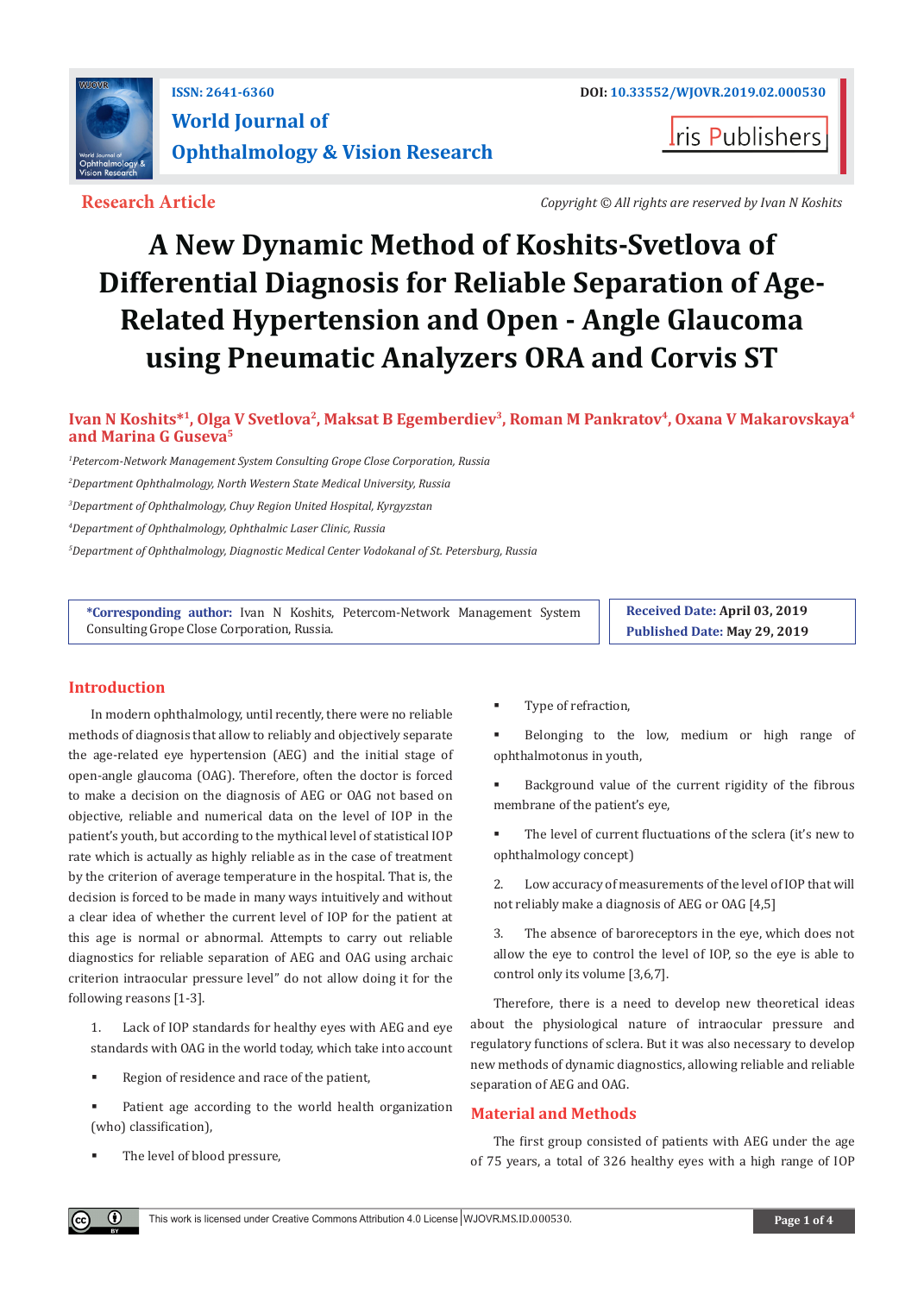in youth. The second group consisted of patients aged 55-76 years with primary OAG, a total of 75 glaucomatous eyes with a low range of IOP in youth. The level of current true IOP in both groups at the time of the examination was 23-28 mmHg for the differential diagnosis we used the modified pneumatic analyzer ORA, whose computing platform was thoroughly upgraded [1-3,8-10]. This allowed the Koshits-Svetlova method to determine in vivo the volumetric rigidity of the fibrous sheath of the eye (FSE), the true IOP according to Goldmann, the IOP level in youth, the belonging of the eye to the low-range, average, or high-range IOP rates, as well as the parameter introduced by us – scleral fluctuation (SF) [1-3,9- 12].

In Figure 1 the scheme shows measurement of physiological parameters of FME using our technique. SF is a new functional parameter in ophthalmology, which characterizes the ability of the sclera to restore its original shape after the pneumatic impact. SF also characterizes the functional ability of F to directly participate in the outflow of intraocular fluid, due to the retaliatory reduction of the internal volume of FSE with the help of pre-stretched elastic collagen fibers of the sclera and myofibroblasts (Figure 1).



**Figure 1:** Change in the force of the air jet impact on the cornea and the response change in its shape during the measurement of rigidity and fluctuations of the sclera using the ORA air analyzer in the Koshits-Svetlova technique.

• Phase 1 Increase in the volume of the sclera due to displacement of intraocular liquid under the cornea. The rigidity of the sclera prevents this increase in volume.

Phase 2 Restore the shape of the cornea using the elastic structures of the sclera.

Today this dynamic diagnostics can be carried out by our techniques also using a pneumatic analyzer Corvis ST, which as well as air analyzer ORA allow you to determine when the first and second flat state of the cornea in the process of the impact of a jet of air (Figure 2).



Figure 2: An example of the time of fixing the moments of the first (rigidity of the sclera) and second (fluctuation of the sclera) of the flat state of the cornea with the help of the air analyzer scheimpflug Corvis ST.

**Citation:** Ivan N Koshits, Olga V Svetlova, Maksat B Egemberdiev, Roman М Pankratov, Oxana V Makarovskaya et al. A New Dynamic Method of Koshits-Svetlova of Differential Diagnosis for Reliable Separation of Age-Related Hypertension an[d Open - Angle Glaucoma using Pneum](http://dx.doi.org/10.33552/WJOVR.2019.02.000530)atic<br>Analyzers ORA and Corvis ST. W J Opthalmol & Vision Res. 2(1): 2019. WJOVR.MS.ID.0005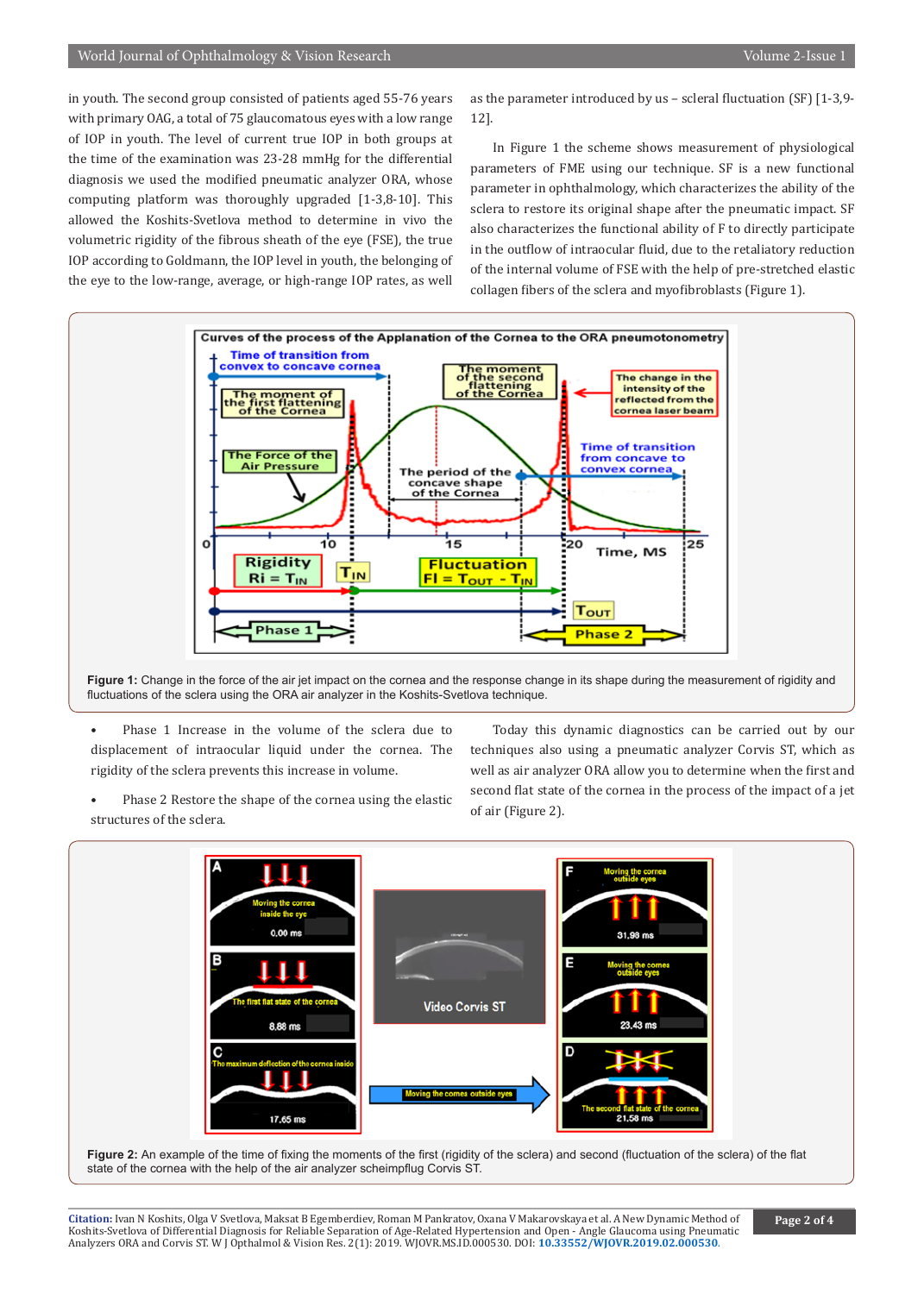It should be noted that the time of the whole process of pneumatic action on the eyes of analyzers ORA and Corvis ST is not more than 30 milliseconds. At the same time, the intraocular volume remains constant, since the intraocular fluid does not have time to leave the eye outward along the paths of its slow drainage and diffusion. This allows you to avoid significant errors during the measurements and allows to consider this method as close to the standard.

### **Result**

The increase in rigidity and decrease in scleral fluctuation with age are presented in table 1. A comparison of the values of the rigidity of FSE in healthy and glaucoma's eyes within a close age group reveals significantly higher level of stiffness in glaucoma's eyes than in healthy and, consequently, a lower level of fluctuations of the sclera Figure 3. In the eye with OAG age-increased rigidity of the sclera superimposes the processes of accelerated aging of FSE, which leads to abrupt jump in rigidity and a significant reduction in the functional capacity of the sclera to fluctuate. This significantly reduces viscoelastic and functional properties of FSE in general. Moreover, the level of FSE rigidity in the glaucomatous eye already in the early stages of OAG significantly exceeds the levels of rigidity compared to healthy eyes with AEG in the elderly. But the most important thing is that the regions of finding representing the rigidity and fluctuation Figure 3 for AEG and OAG do not intersect anywhere. This allows reliably and objectively diagnose AEG or OAG separately from each other (Table 1 & Figure 3).

#### **Table 1:**

| <b>Characteristic</b>                | <b>Healthy Eve</b>      | Eves with Initial Glaucoma |                           | The Level of IOP, mm Hg |
|--------------------------------------|-------------------------|----------------------------|---------------------------|-------------------------|
|                                      | To 45 years, (437 eyes) | To 45 years, (642 eyes)    | Age 55-78 years (75 eyes) |                         |
| Rigidity of Sclera, ms               | $8.15 \pm 0.02$         | $8.22 \pm 0.02$            | $8.65 \pm 0.09$           |                         |
| The Fluctuation of the<br>Sclera, ms | $10.87 \pm 0.02$        | $10.73 \pm 0.03$           | $10.20 \pm 0.$            | 23.0-28.0               |



**Figure 3:** Values of rigidity of the fibrous layer of the eye and fluctuations of the sclera in healthy eyes with age-related ocular hypertension and eyes with glaucoma in early stage [6-12,15].

# **Discussion**

It became clear that the development of norms/standards of rigidity and fluctuation of the sclera for healthy and glaucomatous eyes from the point of view of the physiology of the eye is much more effective than the development of standards for uncontrolled levels of IOP in the eye. After all, the fluctuation and rigidity directly characterize the current functional state of the FSE, which must be maintained independently if this is the prevention of AEG or the treatment of OAG. So, restoration or maintenance of functional fluctuations of the sclera is pathogenetically justified method of treatment of the OAG or prevention of the AEG. This will ensure functional state of intraocular exchange of aqueous humor by maintaining the level of scleral fluctuation not less than 50-60% of the norm. Targeted reduction of rigidity of the sclera or the current IOP must ensure the maintenance of the scleral fluctuations at physiologically reasonable level [9,11,12].

These biomechanical and physiological characteristics of the eye can now be determined by our method using pneumatic analyzers ORA and Corvis ST. We were able to create a theory of physiological functions of the fibrous membrane of the eye, as well as to develop new methods of dynamic diagnosis, allowing to determine numerically and reliably the following biomechanical and physiological characteristics of the eye [3,6,10,13]

- The level of rigidity of the sclera,
- The level of IOP in a young patient in the elderly,

• The level of sclera fluctuation, which characterizes the degree of preservation of the functional physiological characteristics of the sclera, i.e. in particular to assess its ability to participate effectively in the regulation of the current volume of the eye,

Affiliation current IOP of the patient to an area of high (17-22 mm Hg), average (13-16 mm Hg) or low (9-12 mm Hg) Goldmann norms [14] and determination of abnormality of the current level of IOP.